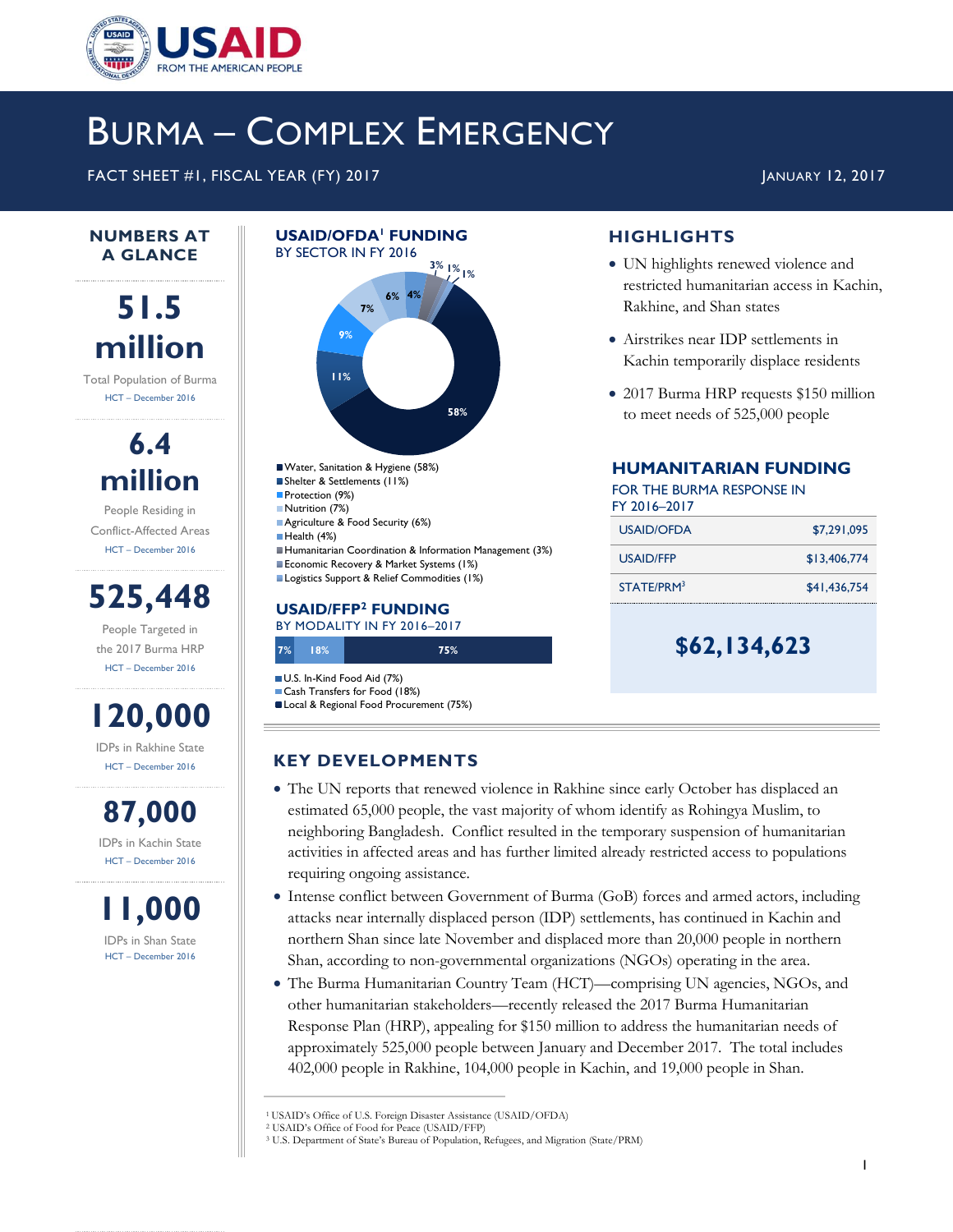## **HUMANITARIAN SITUATION AND POPULATION MOVEMENT**

#### **Kachin and Shan States**

- The UN Department of Safety and Security (UNDSS) reports that conflict in Kachin has intensified in recent months, with increased use of heavy weapons systems and airstrikes, in addition to the ongoing threat from use of anti-personnel landmines by all parties to the conflict. From August to December, UNDSS recorded 57 significant incidents of armed conflict in Kachin, compared to 11 incidents during the same period in 2015.
- Relief agencies report that fighting has occurred in close proximity to IDP camps in Kachin in recent weeks, prompting some IDPs to flee the camps and the remaining residents to prepare to evacuate if the situation deteriorates. Some IDPs who fled have returned to the camps; overall displacement figures remain unavailable due to frequent population movements and a protracted lack of humanitarian access in the affected areas.
- The UN and other humanitarian organizations report that the GoB continues to block the transport of relief supplies from government-held areas in Kachin to non-government held areas; however, local authorities are permitting individuals, including humanitarian staff, to cross internal borders. USAID/OFDA partners have reported increasingly limited access to IDPs in Kachin and Shan since September.
- Since late November, conflict has escalated in northern Shan between GoB military forces and an alliance of armed groups, including the Arakan Army, the Kachin Independence Army, the Myanmar National Democratic Alliance Army, and the Ta'ang National Liberation Army. A local NGO network estimated that, as of December 29, approximately 21,000 people had fled their homes due to fighting in northern Shan since November 20, including as many as 15,000 people who crossed into China and approximately 2,500 IDPs residing in border areas of Burma outside of GoB control with little access to humanitarian assistance.
- The UN has noted that many people are experiencing secondary or tertiary displacement due to the volatile security situation in Shan, and relief agencies report that food security, protection, and safety remain priority needs of IDPs. Humanitarian organizations are advocating for the protection of civilians in conflict-affected areas in addition to emphasizing the need for improved humanitarian access. On December 1, international and local NGOs took unprecedented action and signed a joint statement calling for improved humanitarian access in both Kachin and northern Shan; the NGOs signed a second statement on December 20 calling for armed actors to halt the conflict and reiterating the need to protect civilians.
- Local community-based organizations are providing assistance, including food and relief items, to displaced populations in hard-to-access areas of northern Shan, particularly in areas outside of GoB control, while international aid organizations are primarily assisting IDPs in GoB-controlled areas. The UN reports that Chinese authorities are addressing the immediate humanitarian needs of people who crossed into China, most of whom are residing in two official refugee camps along the Burma–China border. As of December 19, GoB authorities reported that approximately 1,200 people displaced to China had returned to northern Shan, and local NGOs report that Chinese authorities are encouraging the return of the remaining refugees.

#### **Rakhine State**

- Attacks on border guard police outposts in Rakhine on October 9 resulted in escalated violence between the GoB and armed actors throughout northern Rakhine, most severely affecting Maungdaw Township. The conflict—the worst in the state since 2012—had displaced 65,000 people, the majority of whom identify as Rohingya Muslims, to neighboring Bangladesh as of January 5, according to the UN. Following the October violence in Rakhine, the GoB immediately suspended humanitarian operations in affected areas. While some relief agencies resumed services in parts of northern Rakhine in late November, most humanitarian activity remained suspended.
- On December 15, the International Crisis Group (ICG) released a report on the violence in Rakhine, stating that the attacks on the border guards in October and on a senior GoB army official on November 12, as well as the violence following the incidents and related security operations, signify the emergence of a new insurgency in Burma. The perpetrators of the attacks identify as Rohingya Muslims and refer to themselves as Harakah al-Yaqin, according to ICG.
- On December 16, the UN World Food Program (WFP) shared its most recent Vulnerability Analysis and Mapping report with the GoB, highlighting a significant deterioration of food security in Rakhine's Buthidaung and Maungdaw townships as a result of recent violence, according to the UN. On December 18, Rakhine State officials approved access to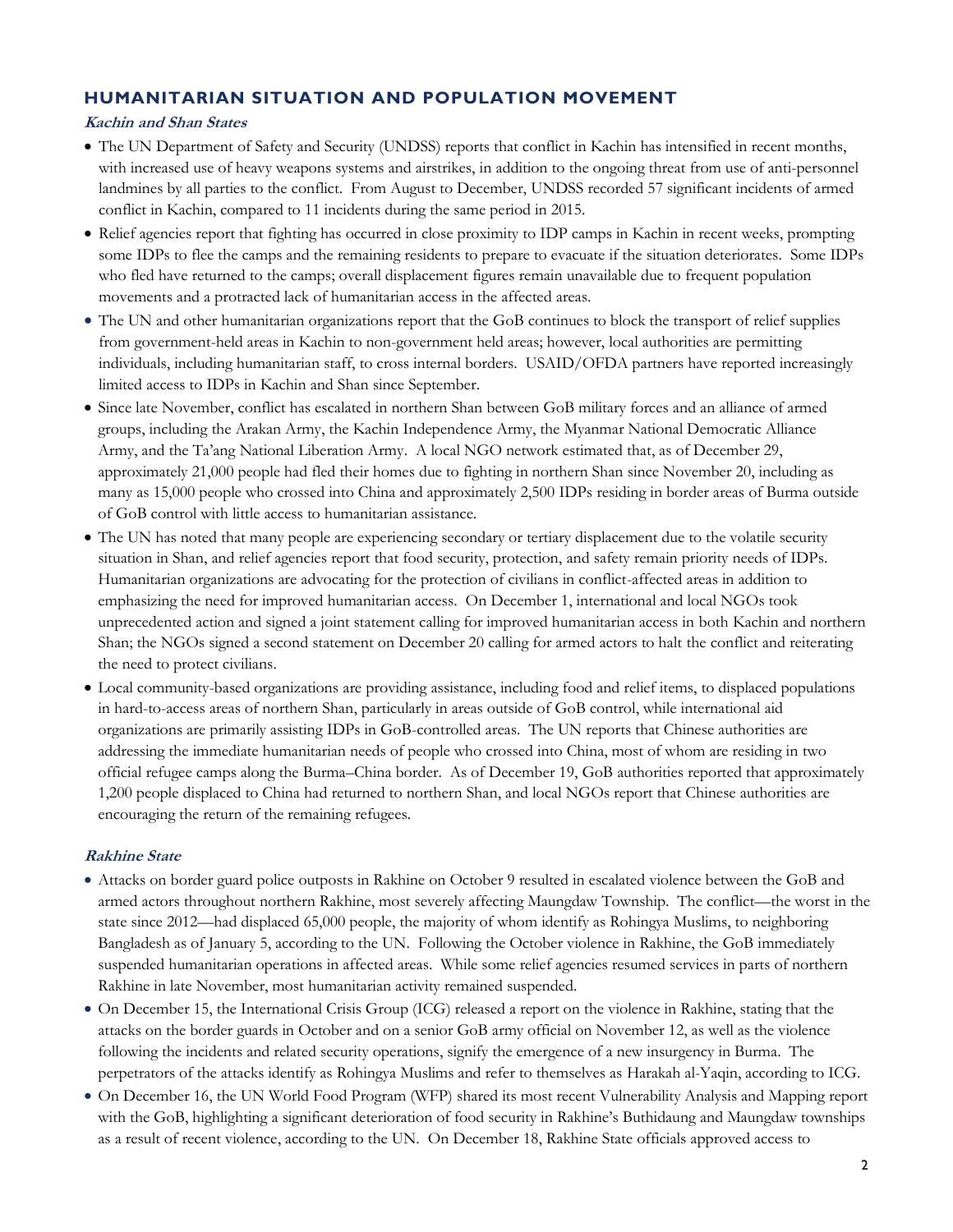approximately 100 villages in Buthidaung and Maungdaw, encouraging relief agencies to resume operations and prioritize food and health assistance. In response, several health facilities restarted activities, and WFP delivered food to nearly 800 people in four villages in Buthidaung and one village in southern Maungdaw on December 19. However, the GoB is restricting UN and NGO humanitarian activities to national staff. In addition, NGOs operating in Rakhine have reported safety concerns, particularly among Muslim staff, and have reduced activities in response.

- Between December 19 and 29, WFP reached approximately 28,000 people in Buthidaung and Maungdaw with cash, food, and nutrition support, while other organizations provided relief supplies and health, nutrition, and water, sanitation, and hygiene (WASH) assistance. However, local authorities suspended WFP and Office of the UN High Commissioner for Refugees (UNHCR) access to most locations in northern Maungdaw on December 28 for security reasons.
- The humanitarian community remains concerned about the lack of access to northern parts of Maungdaw, where WFP completed a remote emergency assessment in late December and found severe food insecurity due to non-functioning markets and food shortages. The UN continues to advocate to the GoB for expanded humanitarian access to reach conflict-affect populations.
- The [European Commission's Directorate-General for Humanitarian Aid and](http://reliefweb.int/organization/echo) Civil Protection (ECHO) announced plans on December 28 to allocate €300,000—approximately \$312,300—to provide emergency assistance, including cash support, emergency relief items, food and nutrition supplies, hygiene kits, psychosocial support, and winter clothing, for 7,500 Rohingya newly displaced to Bangladesh from Rakhine.

#### **FOOD SECURITY AND LIVELIHOODS**

- The Burma HRP estimates that 383,500 people—including more than 217,500 IDPs—in Kachin, Rakhine, and Shan will require food and livelihoods assistance in 2017. Food security organizations have requested \$50 million through the HRP to target approximately 356,000 people, including 192,000 IDPs, across the three states with emergency food and/or cash assistance and nearly 126,000 people in Kachin and Rakhine with livelihoods support.
- In November, WFP provided cash assistance to approximately 20,000 vulnerable people who regularly receive monthly assistance from the UN agency. WFP also provided food baskets to 7,000 newly displaced people in four villages of Maungdaw in October and November. WFP continues to advocate for increased access to vulnerable populations in Rakhine and has reported the capacity to assist 132,000 food-insecure people when authorities ease access restrictions.
- To date in FY 2017, USAID/FFP has provided WFP with \$5 million to address the immediate food needs of IDPs affected by the recent conflicts in Kachin, Rakhine, and Shan. With USAID/FFP support, WFP plans to deliver locally and regionally procured food and provide cash-based vouchers to conflict-affected households for two months.
- In FY 2016, USAID/FFP provided 140 metric tons of ready-to-use therapeutic food to the UN Children's Fund (UNICEF) to treat children with severe acute malnutrition. In addition, USAID/FFP contributed \$7.5 million to WFP to assist approximately 192,000 IDPs and other vulnerable individuals in Kachin, Rakhine, and Shan. USAID/FFP has partnered with WFP to purchase fortified blended foods, rice, pulses, salt, and vegetable oil for conflict-affected populations in Burma since 2011.
- With ongoing FY 2016 funding, USAID/OFDA supports activities to improve food security and promote livelihood opportunities for approximately 8,500 people, including more than 5,000 IDPs, in Kachin and Rakhine through partner Solidarités International. In addition, USAID/OFDA partner Metta Foundation continues to facilitate access to livelihoods and strengthened food security through the provision of seeds and other agricultural inputs among vulnerable populations in Kachin and Shan.

#### **HEALTH AND WASH**

 The HRP reports that more than 474,000 people require health assistance in Burma, particularly primary and reproductive health care for children and women. The HRP also identified the need to expand available mental health care and psychosocial support services. Health actors plan to prioritize increased access to health care services in underserved areas of Kachin, Rakhine, and Shan in 2017.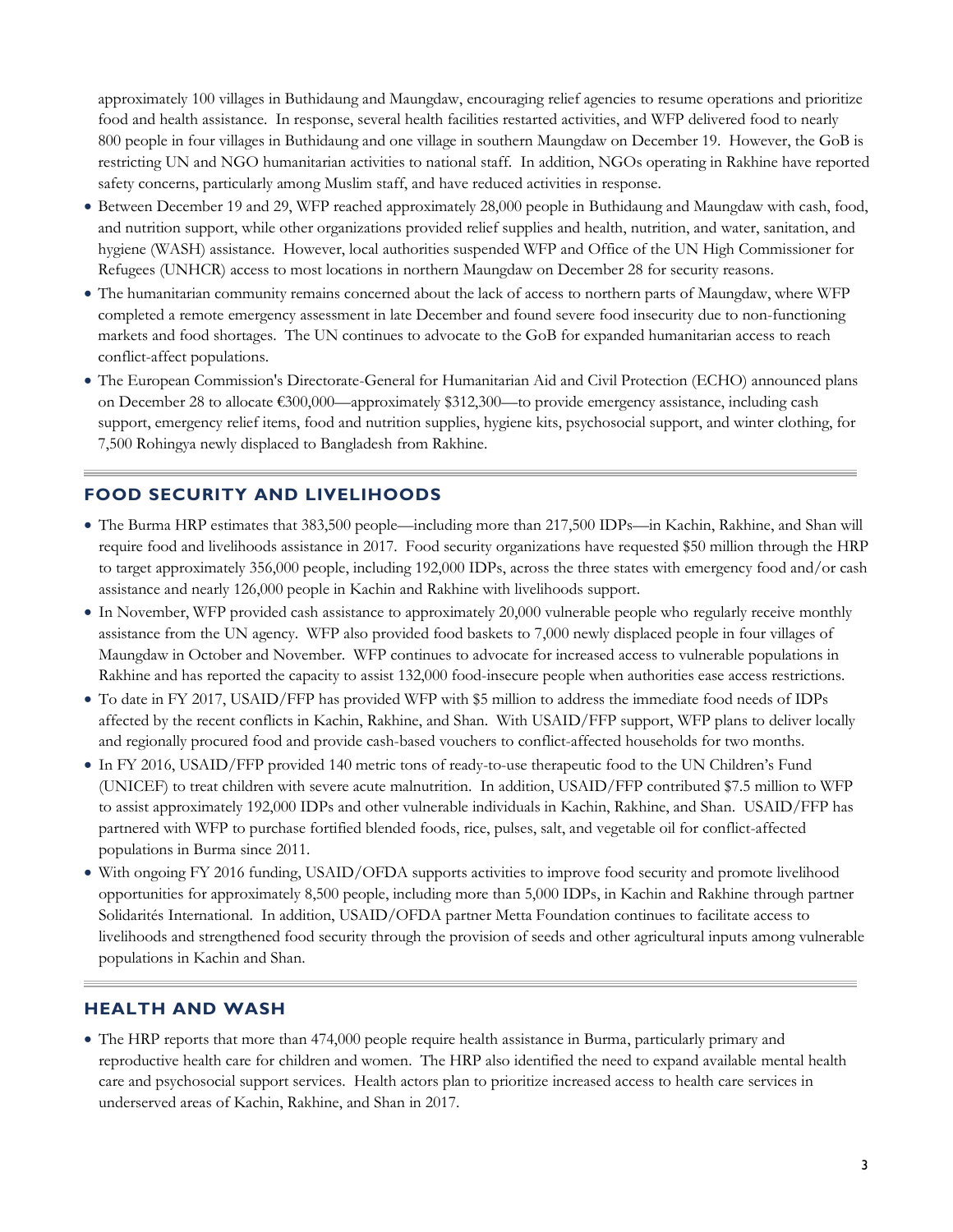- More than 356,000 people, including more than 217,500 IDPs, require WASH support in Kachin, Rakhine, and Shan, according to the HRP. Inadequate infrastructure and a lack of access to safe drinking water and sanitation facilities exacerbate WASH needs for conflict-affected populations.
- With ongoing FY 2016 USAID/OFDA funding, Save the Children/U.S. (SC/US) is increasing access to sanitation facilities, promoting safe hygiene practices among IDP and host community members, and providing health supplies for pregnant women and newborns in Rakhine. Additionally, USAID/OFDA is supporting Metta Foundation, Solidarités International, UNICEF, and ZOA to conduct hygiene promotion activities and improve sanitation and water supply infrastructure for IDPs and vulnerable populations in Kachin, Rakhine, and Shan. In FY 2016, USAID/OFDA provided nearly \$4.5 million for humanitarian health and WASH interventions in Burma.

#### **CONTEXT**

- In early June 2011, a ceasefire between the GoB and the Kachin Independence Organization (KIO) broke down when fighting between GoB forces and the KIO erupted in southeastern Kachin and resulted in population displacement. As of December 2016, an estimated 98,000 people remained displaced in Kachin and northern Shan, with many of the displaced residing in areas outside of GoB control with limited humanitarian access. Local NGOs continue to access displaced populations in KIO-controlled areas, including along the Burma–China border; however, access to some areas remains inconsistent.
- In Rakhine, an outbreak of inter-communal violence in June and October 2012 between ethnic Rakhine Buddhists and Rohingya and non-Rohingya Muslims displaced tens of thousands of people, according to the UN. As of December 2016, approximately 120,000 people remained displaced in Rakhine, while other conflict-affected populations continued to lack access to basic services and livelihoods opportunities due to ongoing tensions and movement restrictions. Many of the IDPs in Rakhine are Rohingya—a minority group not formally recognized by the GoB and therefore denied rights to citizenship, public education, and freedom of movement within Burma.
- In southeastern Burma, hundreds of thousands of people in the Burma–Thailand border region, stretching from central and southern Shan to Tanintharyi Region, remain displaced and in need of humanitarian assistance. However, the Burma HCT notes that the needs of people in these areas are covered through a separate durable solutions framework that is beyond the scope of the 2017 Humanitarian Needs Overview and HRP.
- On November 15, 2016, U.S. Ambassador Scot A. Marciel reissued a disaster declaration for Burma due to the ongoing complex emergency. USAID/OFDA staff based in Bangkok, Thailand, remain in contact with humanitarian partners in Burma and continue to conduct assessments in affected areas of Kachin and Rakhine to evaluate humanitarian conditions, identify humanitarian gaps, and recommend response options.

#### **USG HUMANITARIAN FUNDING FOR THE BURMA RESPONSE IN FY 2017<sup>1</sup>**

| <b>IMPLEMENTING PARTNER</b>                                      | <b>ACTIVITY</b>                     | <b>LOCATION</b>       | <b>AMOUNT</b> |  |  |  |
|------------------------------------------------------------------|-------------------------------------|-----------------------|---------------|--|--|--|
| <b>USAID/FFP2</b>                                                |                                     |                       |               |  |  |  |
| <b>WFP</b>                                                       | Cash Transfers for Food             | Kachin                | \$1,000,000   |  |  |  |
|                                                                  | Local and Regional Food Procurement | Kachin, Rakhine, Shan | \$4,000,000   |  |  |  |
| <b>TOTAL USAID/FFP FUNDING</b>                                   |                                     |                       | \$5,000,000   |  |  |  |
|                                                                  |                                     |                       |               |  |  |  |
| <b>STATE/PRM</b>                                                 |                                     |                       |               |  |  |  |
| NGO Implementing Partners                                        | Humanitarian Assistance             | Malaysia, Thailand    | \$7,074,032   |  |  |  |
| <b>TOTAL STATE/PRM FUNDING</b>                                   |                                     |                       | \$7,074,032   |  |  |  |
| TOTAL USG HUMANITARIAN FUNDING FOR THE BURMA RESPONSE IN FY 2017 |                                     |                       | \$12,074,032  |  |  |  |